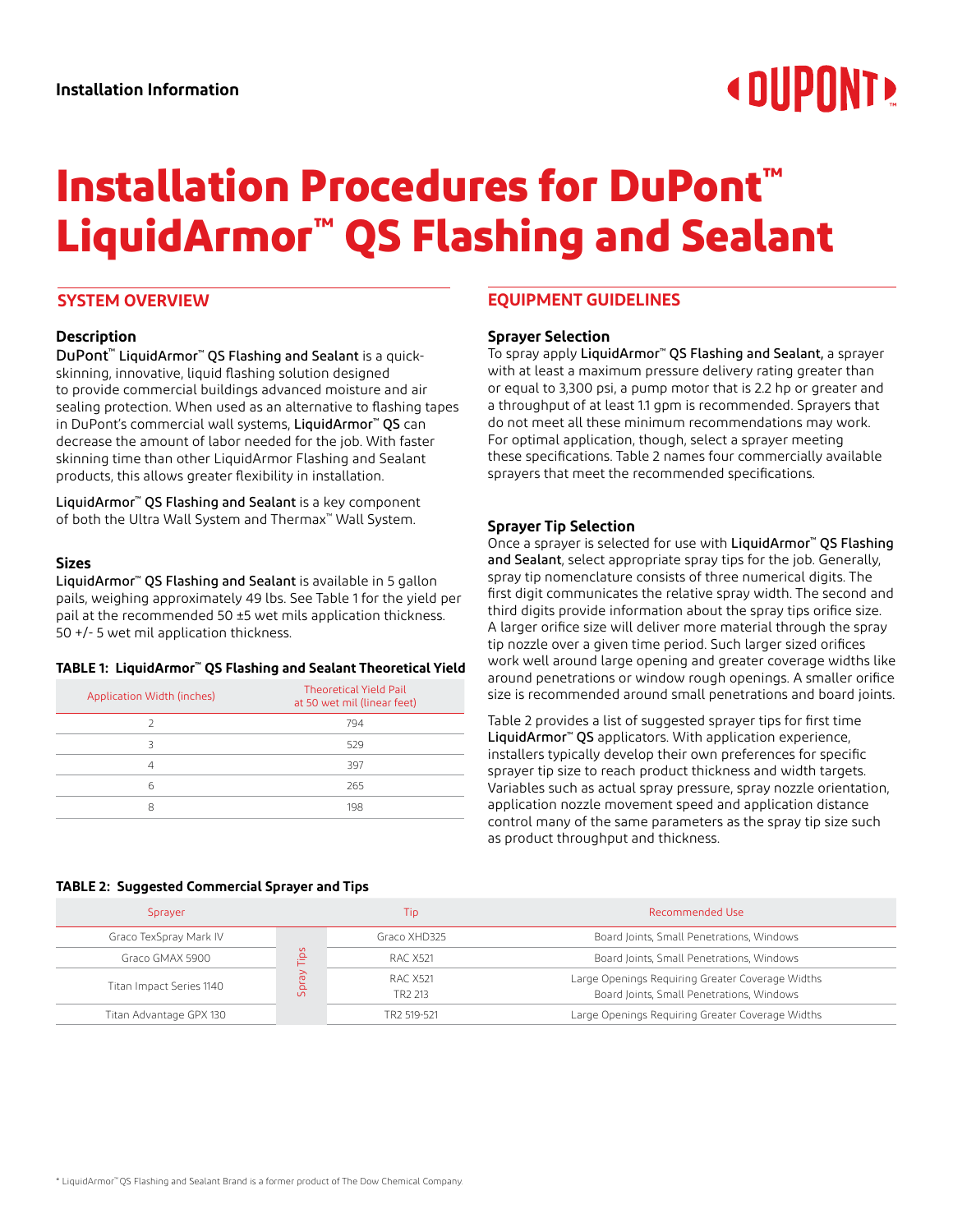# **Brush Selection**

While DuPont™ LiquidArmor™ QS Flashing and Sealant is primarily spray applied, a paint brush is a convenient tool to have on hand to smooth out areas of over application. A 3-inch Chip Brush is recommended, providing adequate bristle strength to spread the highly viscous LiquidArmor™ QS.

# **Wet Mill Gauge**

A wet mil gauge will help ensure LiquidArmor™ QS Flashing and Sealant is applied at 50 +/5 wet mils, optimizing product yields and product performance.

# **INSTALLATION INSTRUCTIONS**

# **Safety and Conditions of Use**

- *1. Before you begin spraying, prepare the jobsite.*
	- **•** As with any construction site, follow basic safety practices, reading and following all equipment and SDS instructions.
	- **•** LiquidArmor™ QS Flashing and Sealant is not a hazardous chemical, and does not pose a respiratory hazard when used according to instructions. It is recommended that you spray in a well ventilated area to ensure optimal product curing.
	- **•** Always wear safety glasses with side shields or goggles. Note that while LiquidArmor<sup>™</sup> QS washes off skin and equipment with water. Once cured, it adheres well to clothing, work boots and gloves.
	- **•** Gloves are recommended, but not required. Prolonged exposure may cause dryness and discoloration of skin.
	- **•** Check current outdoor temperatures and forecasted weather for the day.
	- **•** Surface and ambient temperatures should be 40°F and rising and below 120°F during the application of LiquidArmor<sup>™</sup> QS. Do not apply the product on surfaces with standing water or frost. While LiquidArmor™ QS tolerates rain 5 hours after application, avoid installing on days with a high probability of significant rainfall.

# **Surface Preparation**

- *2. Check & Prepare All Installation Surfaces*
	- **•** LiquidArmor™ QS Flashing and Sealant can span gaps up to ¼". Seal any gaps ¼" or greater with Great Stuff Pro<sup>™</sup> Window & Door Polyurethane Foam Sealant.
	- **•** If the facer on the Thermax™ insulation boards was damaged during installation, be sure to note so that LiquidArmor<sup>™</sup> QS can be sprayed over the damaged areas once spraying has begun.

# **Application**

3. *Flash Foam Board Joints, Penetrations, Rough Openings and/ or Counterflash*



- **•** As you first begin, it is helpful to first spray a pass or two of material on scrap piece of foam board or OSB to dial an appropriate sprayer pressure and check for good flow through the spray tip
- **•** Proceed to flash board joints, penetrations and/or fenestration openings as detailed by the project drawings by spray applying LiquidArmor<sup>™</sup> QS Flashing and Sealant at 50 ±5 wet mils in these areas. A popular technique to attain 50 ±5 wet mils is to apply the product in two passes. This is not required, and the target application thickness can be attained in one pass.
- **•** Be sure to follow project drawing details and any other relevant installation guides to ensure air and water tightness. LiquidArmor™ QS is a critical component of the building envelop. Proper installation is required for the flashing to protect the building from air infiltration and water penetration as well as meet all code requirements.

# *Foam Board Joints*

Apply 3 inches (±1 inch) over the joint, making sure that a minimum of 1 inch of LiquidArmor™ QS covers each side of the joint. Fasteners and washers along the board joints should also be completely covered with LiquidArmor<sup>™</sup> QS. Brick anchors can be installed after the application of LiquidArmor<sup>™</sup> QS and may need to be treated with LiquidArmor™ QS Flashing and Sealant after their installation.

# *Rough Openings*

Extend LiquidArmor™ QS a minimum of 3 inches onto the sheathing face, completely covering the sheathing board edge. Then, extend LiquidArmor<sup>™</sup> QS a minimum of 3 inches back onto the rough opening substrate. It is recommended that LiquidArmor™ QS be installed at least 1 inch behind the primary water/air seal.

# *Penetrations & Counterflashing*

Apply LiquidArmor™ QS a minimum of 2 inches onto the sheathing face and a minimum of 2 inches onto the penetration substrate or primary flashing substrate.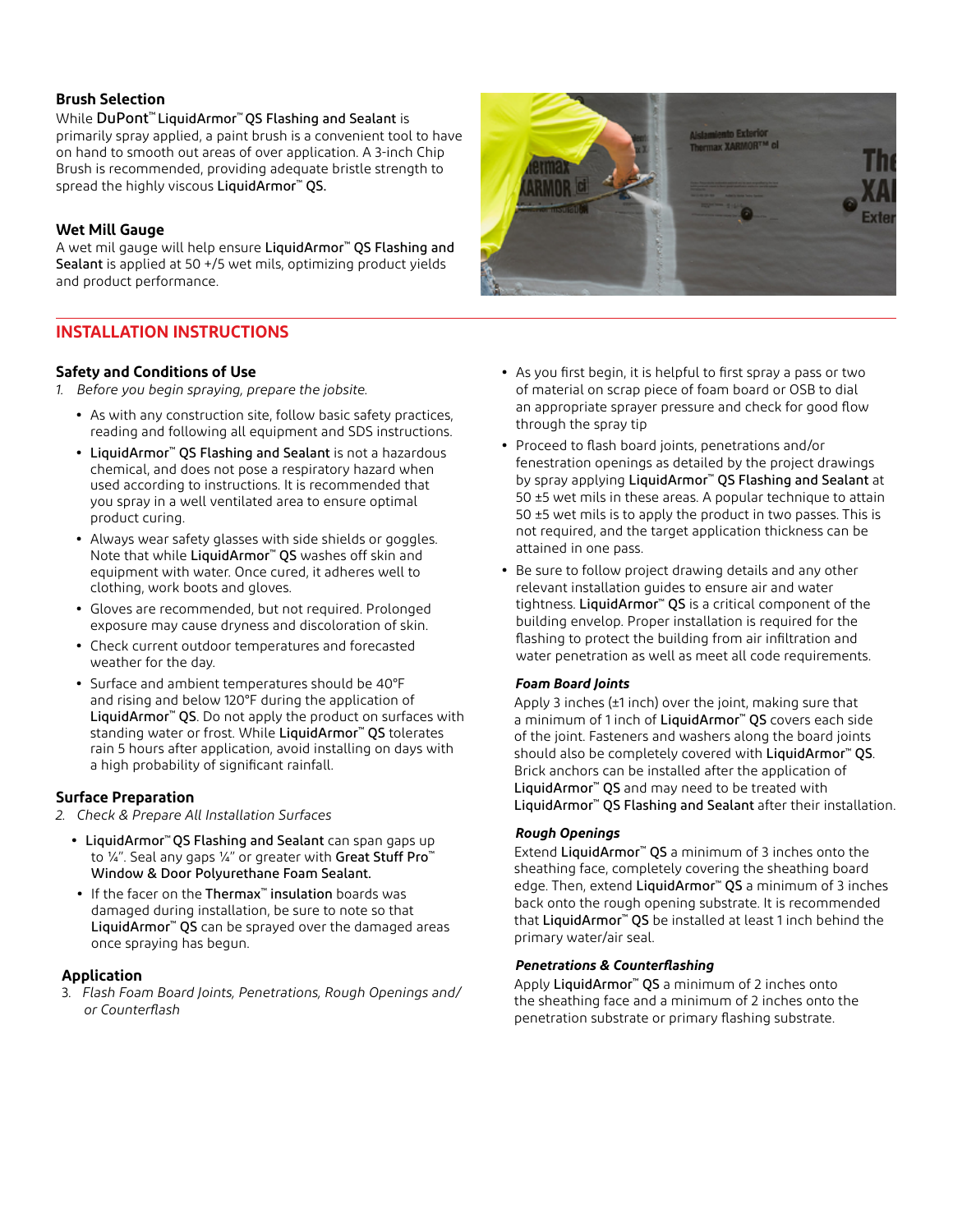# **Inspection**

4. *Inspect work shortly after DuPont™ LiquidArmor™ QS Flashing and Sealant is applied.*

### *Thickness Check*

Use a wet mil thickness gauge to ensure proper installation thickness. A paint brush can be used to even out product application thickness. If product is consistently below minimum thickness, apply another layer.

#### *Missed Spots & Fastener Washer Coverage Check*

Check for missed spots along board joints, penetrations and rough openings. Inspect LiquidArmor™ QS Flashing and Sealant around fasteners and brick ties to ensure coverage where required and that the flashing is free of pinholes. Either re-spray or touch up using a brush.

# *Curing*

- *5. Allow product to cure.*
	- **•** LiquidArmor™ QS Flashing and Sealant will typically cure "dry to touch" within 1 to 4 hours after application. Depending on the humidity, temperature, sun exposure and wind direction, this time can be longer.
- *6. Inspect work after LiquidArmor™ QS Flashing and Sealant is cured.*
	- **•** At 50 (±5) wet mils, LiquidArmor™ QS will cure to a dry thickness of approximately 30 mils.
	- **•** Again, check for missed spots and areas where the product may have been applied too thin. While very rare, note any pinholes found in the LiquidArmor™ QS. If any of these items are found, repair by applying more LiquidArmor™ QS.

# **Exposure & Storage Information**

Once installed, LiquidArmor™ QS Flashing and Sealant can remain exposed to sunlight with no exterior cladding for 12 months.

Unused LiquidArmor™ QS can be stored for up to 12 months.